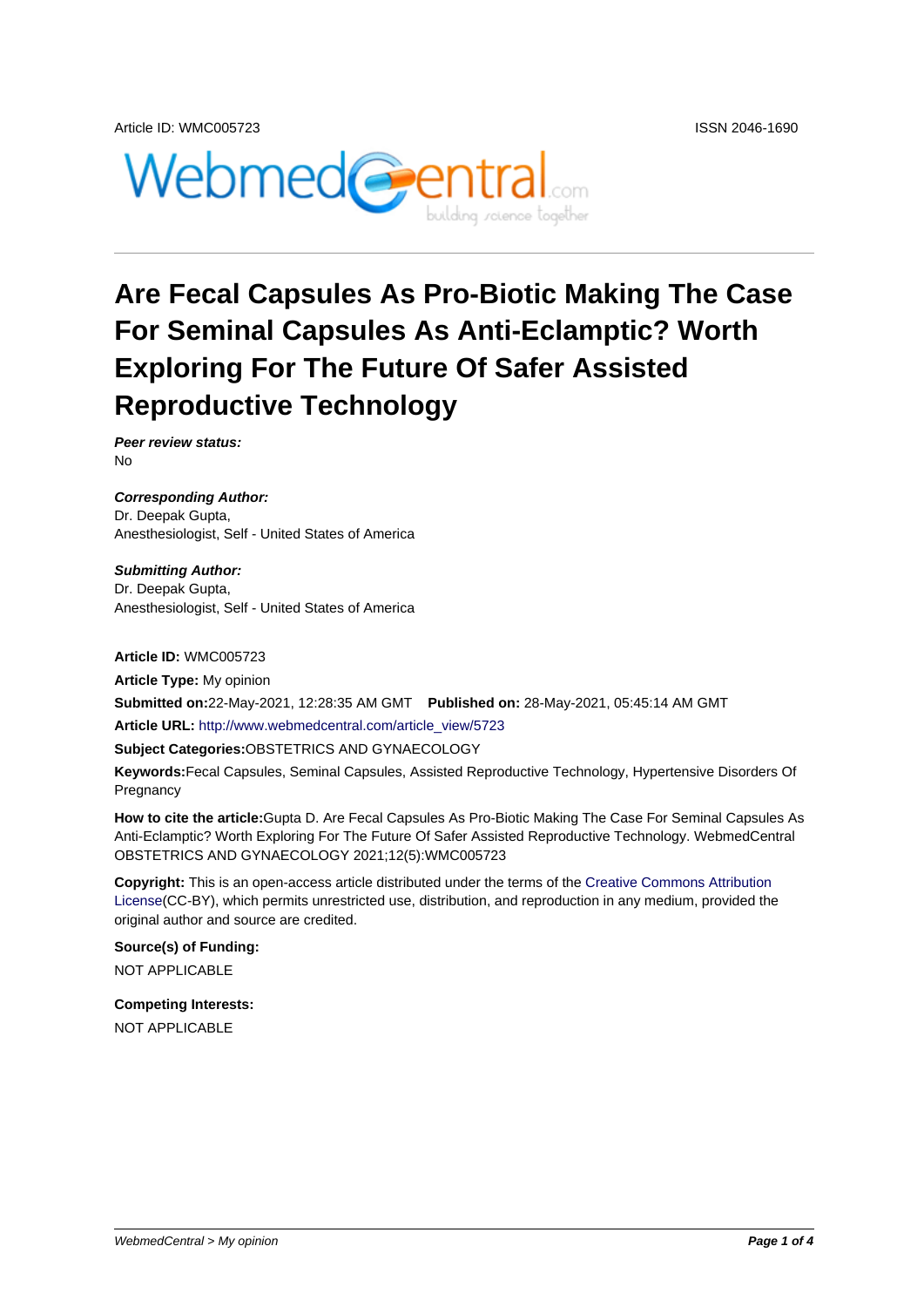## **Are Fecal Capsules As Pro-Biotic Making The Case For Seminal Capsules As Anti-Eclamptic? Worth Exploring For The Future Of Safer Assisted Reproductive Technology**

**Author(s):** Gupta D

### My opinion

The questions we must ask ourselves.

- Is human body composed of not only human cells but also non-human cells like microbes numbering in trillions [1]?
- Do these microbes turn human gastrointestinal tract into the biggest immune system that human body has [1-2]?
- Have modern human beings learnt to lose their microbiome by their dietary habits and their exposure to chemicals [3]?
- Are modern human beings relearning to gain back the lost microbiota by ingesting industrialized probiotics?
- Will modern human beings lap up to medicalized coprophagia to contain over-extensive loss of their microbiota [4-8]?

#### Â

Only time will reveal the answers. However, the availability of fecal capsules at least for biomedical and clinical human research opens up another avenue that may not appear as abhorring as ingesting fecal capsules to replenish gastrointestinal microbiome and reenergize gastrointestinal immune system. That avenue is ingesting seminal capsules for biomedical and clinical human research to make or break the case of slow-steady development of immune tolerance among future mothers-to-be by increasing their bodies' exposure to $\hat{A}$  sperm and semen $\hat{A}$  so as to counter incidence of preeclampsia like hypertensive disorders of pregnancy [9-13].

#### Â

The question arises how such biomedical and clinical human research can be shaped with seminal capsules. The underlying reason for shaping seminal capsules-based research can be that even if receptive oral sex may evolve to become the norm rather than exception across the world, Â ingestion of semen during oral sex may NOT become the norm in the near future for partners planning to conceive while concurrently aiming to avoid preeclampsia like hypertensive

disorders of pregnancy. Although A unprotected A genital A sex A may allow female body to get sperm and semen exposure for developing  $\hat{A}$  immune tolerance to them, the risks of unwanted and unplanned conception may increase during this medically planned "systematic desensitization" to or "low/high-dose immunotherapy [14]"Â with sperm and semen prior to conception for safely  $\hat{A}$  envisioned  $\hat{A}$  normotensive pregnancy. The safest bet for this "systematic desensitization" or "low/high-dose immunotherapy" can be oral route of administration via seminal capsules $\hat{A}$  which will have to be $\hat{A}$  initiated in the preconception period with their potential continuation during post-conception period too without having to worry about the need to continue unprotected genital sex during preconception and post-conception periods just only for the sake of maintaining female body's exposure to sperm and semen to potentially accomplish the envisioned normotensive pregnancy [15]. Interestingly, the change in paternity interferes with potential assurance of normotensive pregnancy in multigravida females which means that the history of multiple sexual partners and exposure to their sperms and semen $\hat{A}$  is potentially counterintuitive $\hat{A}$  to normotensive pregnancy because female body must be exposed specifically to the sperm and semen of male partner (or maybe futuristically non-partner sperm donor) with whom the normotensive pregnancy is being planned after planned conception [16-20]. Moreover, unless vaccinated against almost all strains of human papillomavirus, the concerns for oncogenic potential of human papillomavirus laden semen may persist which when ingested as seminal capsules may primarily A increase the incidence of A gastrointestinal tract cancers in the long-term instead of genitourinary tract cancers which may have increased incidence after long-term exposure to human papillomavirus during unprotected genital sex [21-27]. $\hat{A}$   $\hat{A}$ 

#### Â

The major concerns while envisioning  $\hat{A}$  biomedical and clinical human research with seminal capsules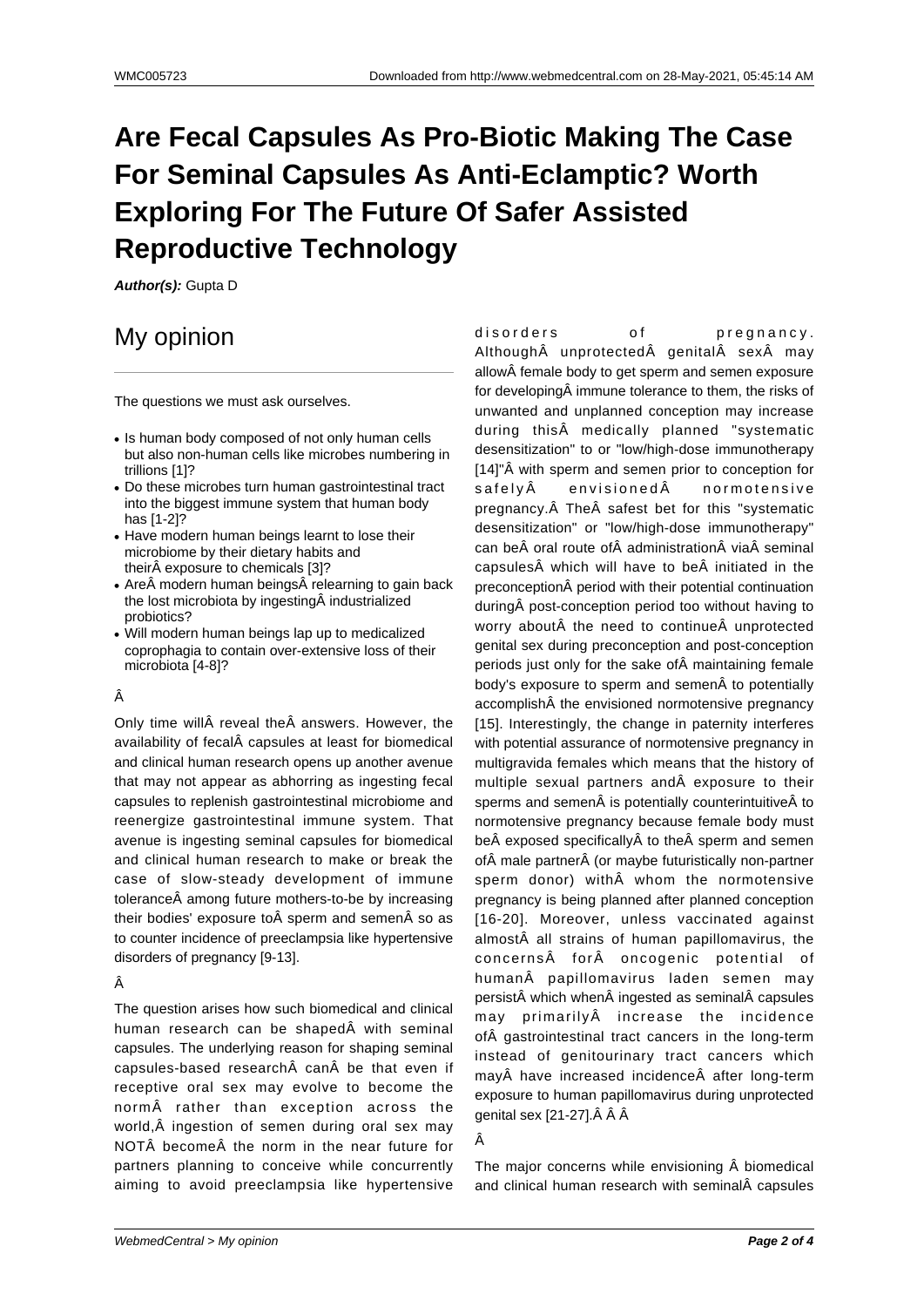will be about collection, compounding and dispensing of male partners' semen for their female partners who plan to conceive envisioned normotensive pregnancies, unless the females are planning to use non-partner sperm donors wherein the assisted reproductive technology institutions have to be on board with the envisioned research and its purported outcomes envisioning futuristic control of preeclampsia like hypertensive disorders of pregnancy considering that even though assisted reproductive technology is associated with increased risk of preeclampsia like hypertensive disorders of pregnancy [28-29], Â ingestion of non-partner sperm donors' sperm and semen based seminal capsules may have premium monetary costs for preconception females just like premium priced fecal capsules [6] while collection of sperm and semen from non-partner sperm donors having logistical costs for the assisted reproduction technology institutions. Regarding collection [30], male partners may choose to collect their semen on their own $A$  or with the help of their female partners. Regarding compounding [31-32], male partners $\hat{A}$  may have to $\hat{A}$  take the initiative to prepare their semen-filled gel capsules on their own or their female partners can take the initiative to prepare them and store them to $\hat{A}$  eventually consume them regularly as planned. Regarding dispensing, it may have to be determined and decided A that how long these compounded seminal capsules will be safe to use depending on the temperatures where they are stored [33]. Although for the intended purpose of sperm and semen induced immunogenicity, the effect of temperature on the viability of sperms may be irrelevant but, for the sake of containment of time-limited microbial growth [34-39], Â expiration dates for these seminal capsules may have to be determined with infection control precautions.

#### Â

Essentially, I am $\hat{A}$  hoping that global researchers successfully lap up to biomedical and clinical human research as envisioned above to prove or disprove whether seminal capsules can potentially turn out to provide immunogenic tolerance towards maternal health via maternal gastrointestinal tract without needing to induce any negative changes in safe sex practices as similar to fecal capsules potentially turning out to provide pro-biotic service towards human health via human gastrointestinal tract without needing to induce any negative changes in safe sanitation practices.

### Reference(s)

- 1. Mammalian Gut Immunity. https://www.ncbi.nlm.nih.gov/pmc/articles/PMC47 14863/
- 2. The Gut: Where Bacteria and Immune System Meet.

https://www.hopkinsmedicine.org/research/advanc [ements-in-research/fundamentals/in-depth/the-gu](https://www.ncbi.nlm.nih.gov/pmc/articles/PMC4714863/)t [-where-](https://www.ncbi.nlm.nih.gov/pmc/articles/PMC4714863/)bacteria-and-immune-system-meet

- 3. Western diet may increase risk of gut inflammation, infection.
	- [https://source.wustl.edu/2021/05/western-diet-may](https://www.hopkinsmedicine.org/research/advancements-in-research/fundamentals/in-depth/the-gut-where-bacteria-and-immune-system-meet) [-increase-risk-of-gut-inflammation-infection/](https://www.hopkinsmedicine.org/research/advancements-in-research/fundamentals/in-depth/the-gut-where-bacteria-and-immune-system-meet)
- 4. [Effect of Oral Capsule– vs](https://www.hopkinsmedicine.org/research/advancements-in-research/fundamentals/in-depth/the-gut-where-bacteria-and-immune-system-meet) Colonoscopy-Delivered Fecal Microbiota Transplantation on Recurrent Clostridium difficile [Infection: A Randomized Clinical Trial.](https://source.wustl.edu/2021/05/western-diet-may-increase-risk-of-gut-inflammation-infection/) [https://jamanetwork.com/journals/jama/fullar](https://source.wustl.edu/2021/05/western-diet-may-increase-risk-of-gut-inflammation-infection/)ticle/2 664458 Â
- 5. 'Poop pill' capsule research paves the way for simpler C. difficile treatment. https://www.sciencedaily.com/releases/2017/12/17 [1201091026.htm](https://jamanetwork.com/journals/jama/fullarticle/2664458)
- 6. [FMT PR](https://jamanetwork.com/journals/jama/fullarticle/2664458)EPARATION INFORMATION. https://www.openbiome.org/treatment-information Â
- 7. [Oral, Capsulized, Frozen Fecal Microbiota](https://www.sciencedaily.com/releases/2017/12/171201091026.htm) [Transplantation fo](https://www.sciencedaily.com/releases/2017/12/171201091026.htm)r Relapsing Clostridium difficile Infection. [https://jamanetwork.com/journals/jama/fullarticle/1](https://www.openbiome.org/treatment-information) 916296 Â
- 8. Frozen Poop Pills Fight Life-Threatening Infections. https://www.npr.org/sections/health-shots/2014/10 [/11/355126926/frozen-poop-pills-fight-life-threaten](https://jamanetwork.com/journals/jama/fullarticle/1916296)i [ng-infec](https://jamanetwork.com/journals/jama/fullarticle/1916296)tions
- 9. Sperm exposure and development of preeclampsia.
- [https://pubmed.ncbi.nlm.nih.gov/12748491/ Â](https://www.npr.org/sections/health-shots/2014/10/11/355126926/frozen-poop-pills-fight-life-threatening-infections)  10. [14 Things to Know About Swallowing Semen.](https://www.npr.org/sections/health-shots/2014/10/11/355126926/frozen-poop-pills-fight-life-threatening-infections)
- [https://www.h](https://www.npr.org/sections/health-shots/2014/10/11/355126926/frozen-poop-pills-fight-life-threatening-infections)ealthline.com/health/healthy-sex/swa llowing-semen
- 11. Hypertensive Disorders of Pregnancy. [https://www.aafp.org/afp/2016/0115/p121.ht](https://pubmed.ncbi.nlm.nih.gov/12748491/)ml
- 12. Preconception Period of Seminal Fluid Exposure [and Prevalence of Preeclampsia in Primigravida](https://www.healthline.com/health/healthy-sex/swallowing-semen) [Women.](https://www.healthline.com/health/healthy-sex/swallowing-semen) https://scialert.net/fulltext/?doi=jms.2007.840.844 Â
- 13. The effects and mechanisms of primiparity on the risk of pre-eclampsia: a systematic review. https://onlinelibrary.wiley.com/doi/full/10.1111/j.13 [65-3016.2007.00836.x](https://scialert.net/fulltext/?doi=jms.2007.840.844)
- 14. A randomised placebo-controlled trial investigating efficacy and mechanisms of low-dose intradermal allergen immunotherapy in treatment of seasonal [allergic rhinitis.](https://onlinelibrary.wiley.com/doi/full/10.1111/j.1365-3016.2007.00836.x) [https://www.ncbi.nlm.n](https://onlinelibrary.wiley.com/doi/full/10.1111/j.1365-3016.2007.00836.x)ih.gov/books/NBK401474/
- 15. The Surprising Benefits of Sperm During Pregnancy.

https://www.parents.com/pregnancy/my-body/preg [nancy-health/the-surprising-benefits-of-sperm-du](https://www.ncbi.nlm.nih.gov/books/NBK401474/)ri